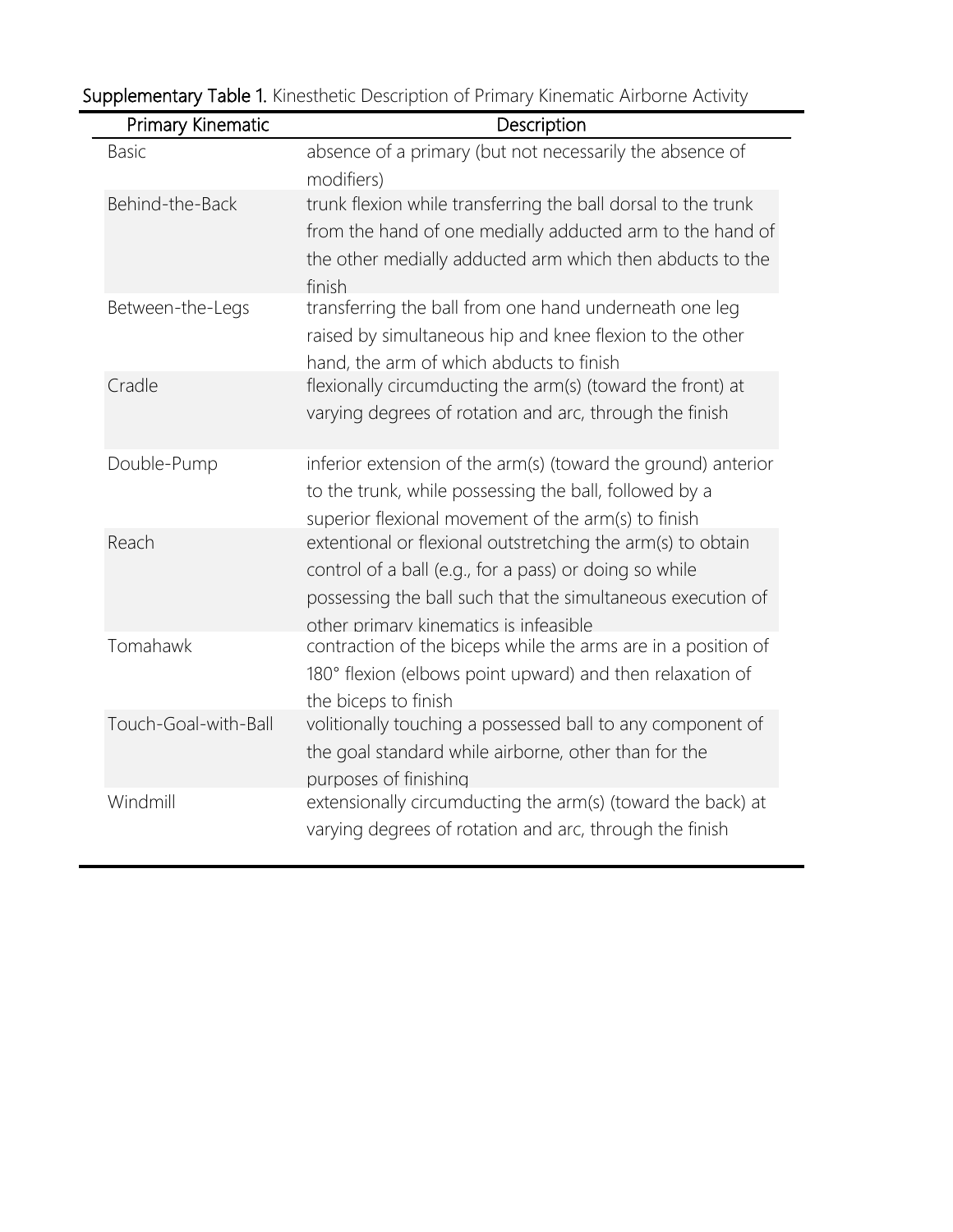|                          | Post-Hoc Model I |      |         | Post-Hoc Model II |         |      |         |      |
|--------------------------|------------------|------|---------|-------------------|---------|------|---------|------|
| <b>Fixed Effects</b>     | Coef             | SE   | t       | р                 | Coef    | SE   | t       | p    |
| Constant                 | $-1.63$          | 4.21 | $-0.39$ | 0.70              | $-2.83$ | 4.16 | $-0.68$ | 0.50 |
| Attempts                 | $-0.10$          | 0.15 | $-0.68$ | 0.50              | $-0.04$ | 0.15 | $-0.26$ | 0.80 |
| Replacements             | $-0.22$          | 0.26 | $-0.83$ | 0.41              | $-0.16$ | 0.26 | $-0.62$ | 0.53 |
| Won Previous SDC         | $-1.51$          | 1.44 | $-1.05$ | 0.30              | $-1.69$ | 1.42 | $-1.19$ | 0.23 |
| Sequence                 | 0.66             | 0.68 | 0.96    | 0.34              | 0.59    | 0.67 | 0.88    | 0.38 |
| Round, Middle            | 0.61             | 0.68 | 0.90    | 0.37              | 0.92    | 0.67 | 1.37    | 0.17 |
| Round, Final             | 0.42             | 0.56 | 0.76    | 0.45              | 1.34    | 0.62 | 2.17    | 0.03 |
| Judge Experience         | $-0.09$          | 0.04 | $-2.22$ | 0.03              | $-0.10$ | 0.05 | $-1.99$ | 0.06 |
| Sequence × WPS           | 2.20             | 1.99 | 1.10    | 0.27              | 2.21    | 1.96 | 1.13    | 0.26 |
| Sequence × Middle        | $-0.12$          | 1.10 | $-0.11$ | 0.91              | $-0.02$ | 1.09 | $-0.01$ | 0.99 |
| Sequence x Final         | $-0.14$          | 0.90 | $-0.15$ | 0.88              | $-0.05$ | 0.88 | $-0.05$ | 0.96 |
| 2-Round SDC              |                  |      |         |                   | 1.19    | 0.67 | 1.78    | 0.08 |
| 2-Round SDC × Final Rnd. |                  |      |         |                   | $-2.00$ | 0.60 | $-3.33$ | 0.00 |
| Home                     | 0.81             | 0.50 | 1.64    | 0.11              | 0.99    | 0.49 | 2.01    | 0.05 |
| Popularity               | 0.17             | 0.07 | 2.32    | 0.02              | 0.16    | 0.07 | 2.23    | 0.03 |
| Height                   | 0.02             | 0.05 | 0.44    | 0.66              | 0.03    | 0.05 | 0.64    | 0.53 |
| <b>Histrionics</b>       | 2.90             | 0.87 | 3.32    | 0.00              | 2.84    | 0.86 | 3.30    | 0.00 |
| Dunk Novelty             | $-0.01$          | 0.02 | $-0.87$ | 0.38              | $-0.01$ | 0.02 | $-0.70$ | 0.49 |

Supplementary Table 2. Post-Hoc LMMs of Dunk Scores